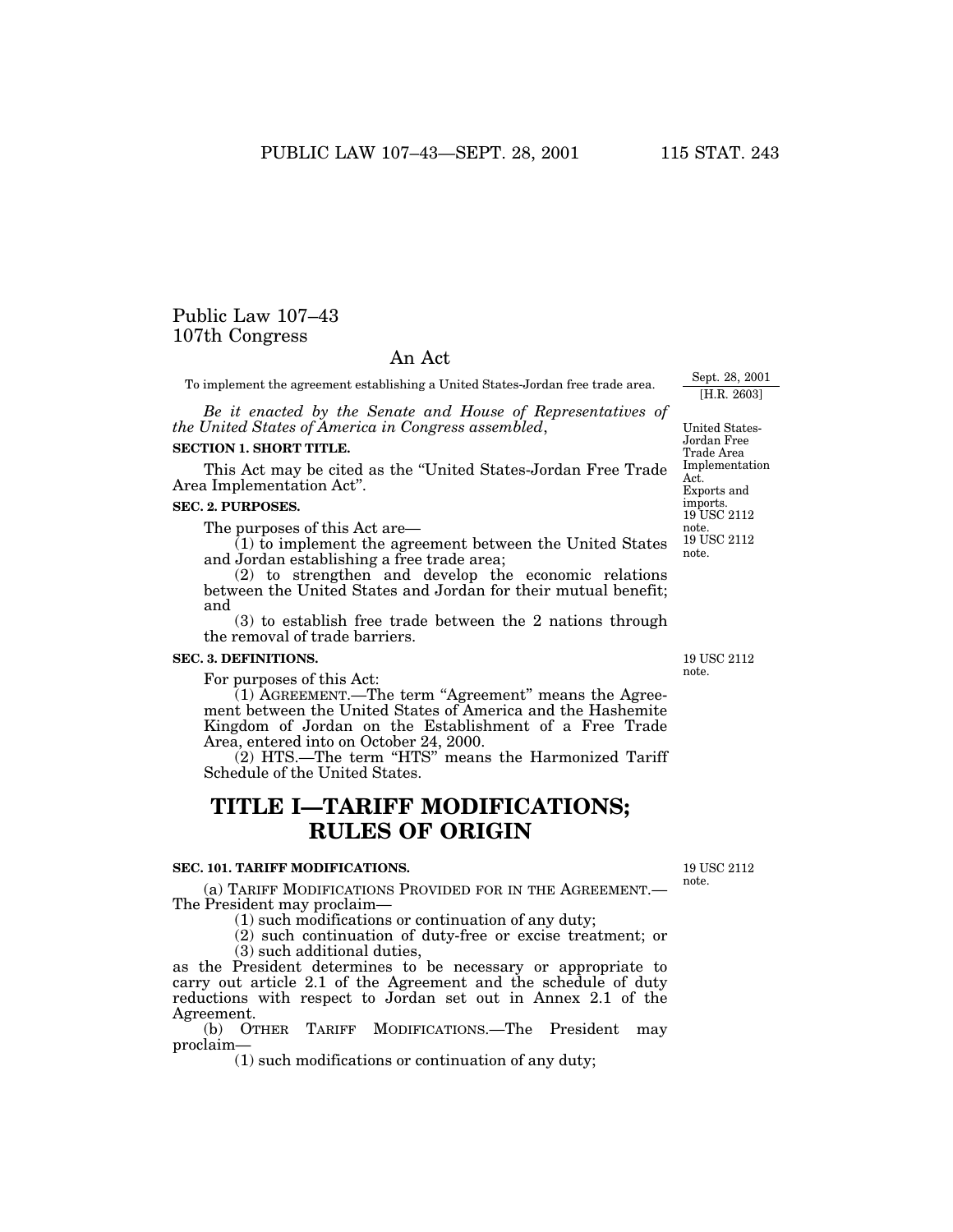(2) such continuation of duty-free or excise treatment; or (3) such additional duties,

as the President determines to be necessary or appropriate to maintain the general level of reciprocal and mutually advantageous concessions with respect to Jordan provided for by the Agreement.

19 USC 2112 note.

## **SEC. 102. RULES OF ORIGIN.**

(a) IN GENERAL.—

(1) ELIGIBLE ARTICLES.—

(A) IN GENERAL.—The reduction or elimination of any duty imposed on any article by the United States provided for in the Agreement shall apply only if—

(i) that article is imported directly from Jordan into the customs territory of the United States; and (ii) that article—

(I) is wholly the growth, product, or manufacture of Jordan; or

(II) is a new or different article of commerce that has been grown, produced, or manufactured in Jordan and meets the requirements of subparagraph (B).

(B) REQUIREMENTS.—

(i) GENERAL RULE.—The requirements of this subparagraph are that with respect to an article described in subparagraph  $(A)(ii)(II)$ , the sum of-

(I) the cost or value of the materials produced in Jordan, plus

(II) the direct costs of processing operations performed in Jordan,

is not less than 35 percent of the appraised value of such article at the time it is entered.

(ii) MATERIALS PRODUCED IN UNITED STATES.—If the cost or value of materials produced in the customs territory of the United States is included with respect to an article to which this paragraph applies, an amount not to exceed 15 percent of the appraised value of the article at the time it is entered that is attributable to such United States cost or value may be applied toward determining the percentage referred to in clause (i).

(2) EXCLUSIONS.—No article may be considered to meet the requirements of paragraph (1)(A) by virtue of having merely undergone—

(A) simple combining or packaging operations; or

(B) mere dilution with water or mere dilution with another substance that does not materially alter the characteristics of the article.

(b) DIRECT COSTS OF PROCESSING OPERATIONS.—

(1) IN GENERAL.—As used in this section, the term ''direct costs of processing operations'' includes, but is not limited to—

(A) all actual labor costs involved in the growth, production, manufacture, or assembly of the specific merchandise, including fringe benefits, on-the-job training, and the cost of engineering, supervisory, quality control, and similar personnel; and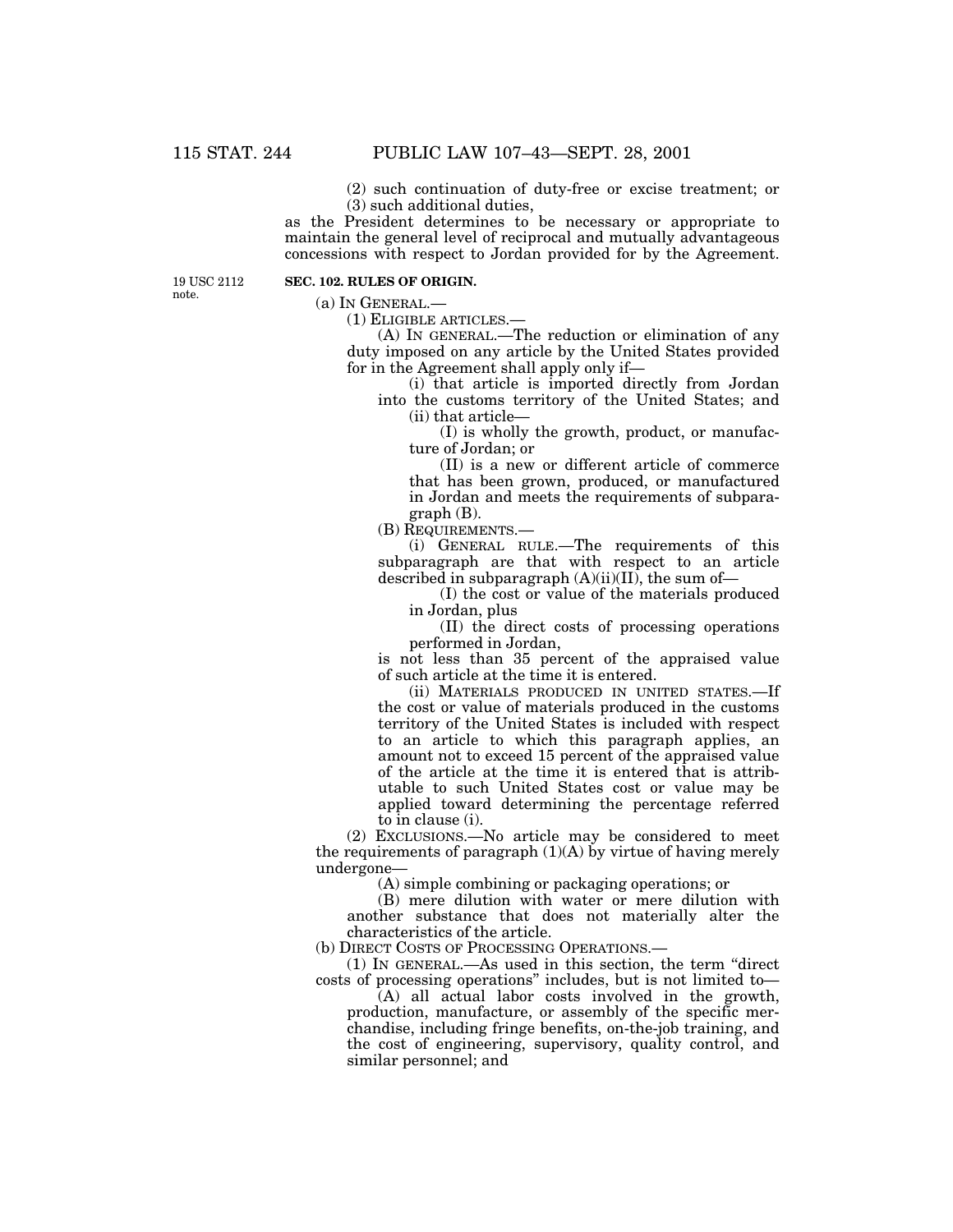(B) dies, molds, tooling, and depreciation on machinery and equipment which are allocable to the specific merchandise.

(2) EXCLUDED COSTS.—The term ''direct costs of processing operations'' does not include costs which are not directly attributable to the merchandise concerned, or are not costs of manufacturing the product, such as— (A) profit; and

(B) general expenses of doing business which are either not allocable to the specific merchandise or are not related to the growth, production, manufacture, or assembly of the merchandise, such as administrative salaries, casualty and liability insurance, advertising, and salesmen's salaries, commissions, or expenses.<br>(c) TEXTILE AND APPAREL ARTICLES.

 $(1)$  IN GENERAL.—A textile or apparel article imported directly from Jordan into the customs territory of the United States shall be considered to meet the requirements of paragraph  $(1)(A)$  of subsection (a) only if—

 $(A)$  the article is wholly obtained or produced in Jordan;

(B) the article is a yarn, thread, twine, cordage, rope, cable, or braiding, and— (i) the constituent staple fibers are spun in Jordan,

or

(ii) the continuous filament is extruded in Jordan; (C) the article is a fabric, including a fabric classified under chapter 59 of the HTS, and the constituent fibers, filaments, or yarns are woven, knitted, needled, tufted, felted, entangled, or transformed by any other fabricmaking process in Jordan; or

(D) the article is any other textile or apparel article that is wholly assembled in Jordan from its component pieces.

(2) DEFINITION.—For purposes of paragraph (1), an article is "wholly obtained or produced in Jordan" if it is wholly the growth, product, or manufacture of Jordan.

(3) SPECIAL RULES.—

(A) CERTAIN MADE-UP ARTICLES, TEXTILE ARTICLES IN THE PIECE, AND CERTAIN OTHER TEXTILES AND TEXTILE ARTI-CLES.—Notwithstanding paragraph (1)(D) and except as provided in subparagraphs (C) and (D) of this paragraph, subparagraph  $(\overline{A})$ ,  $(\overline{B})$ , or  $(C)$  of paragraph  $(1)$ , as appropriate, shall determine whether a good that is classified under one of the following headings or subheadings of the HTS shall be considered to meet the requirements of paragraph  $(1)(A)$  of subsection  $(a)$ : 5609, 5807, 5811, 6209.20.50.40, 6213, 6214, 6301, 6302, 6304, 6305, 6306, 6307.10, 6307.90, 6308, and 9404.90.

(B) CERTAIN KNIT-TO-SHAPE TEXTILES AND TEXTILE ARTICLES.—Notwithstanding paragraph (1)(D) and except as provided in subparagraphs  $(C)$  and  $(D)$  of this paragraph, a textile or apparel article which is knit-to-shape in Jordan shall be considered to meet the requirements of paragraph  $(1)(A)$  of subsection  $(a)$ .

(C) CERTAIN DYED AND PRINTED TEXTILES AND TEXTILE ARTICLES.—Notwithstanding paragraph (1)(D), a good classified under heading 6117.10, 6213.00, 6214.00.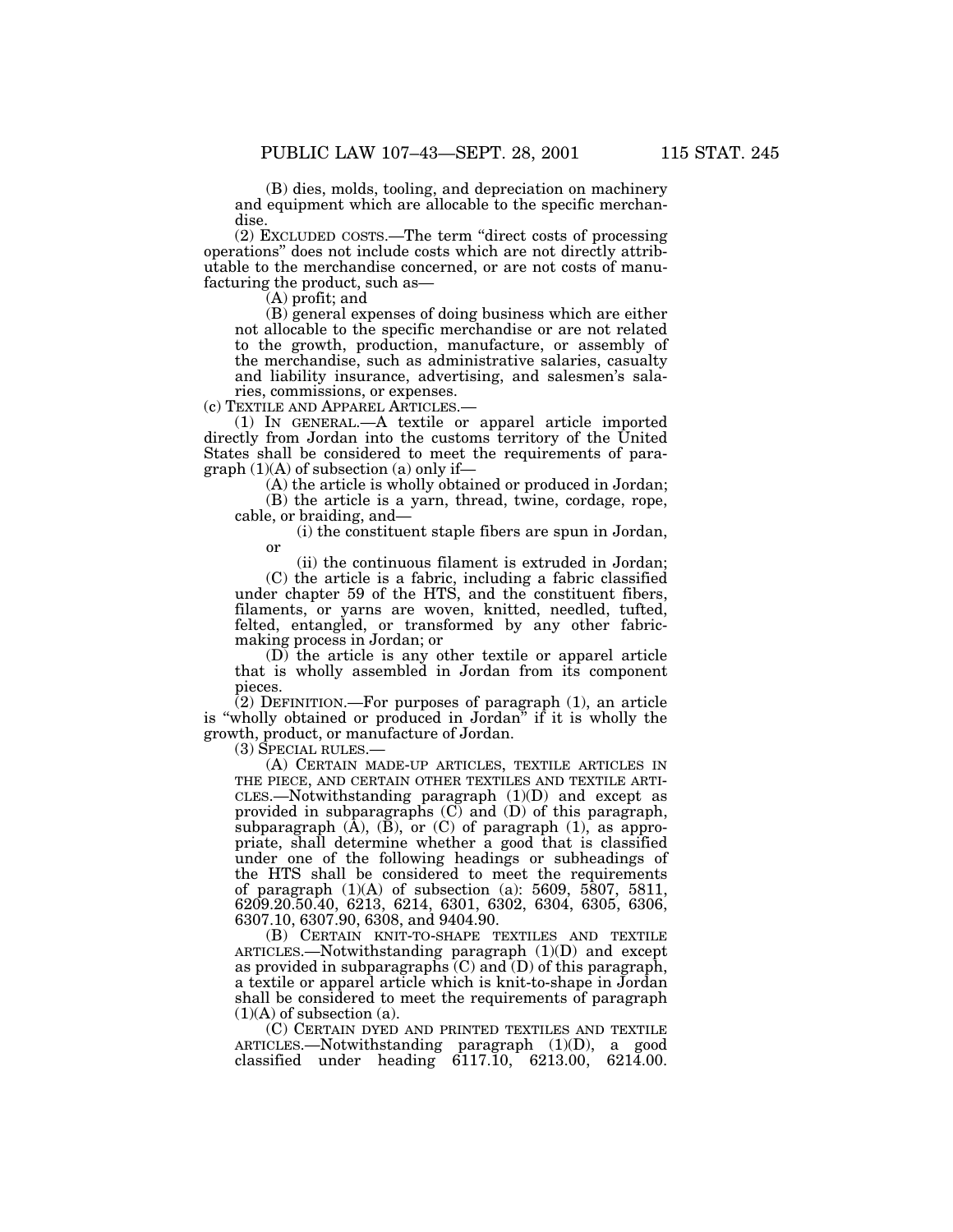6302.22, 6302.29, 6302.52, 6302.53, 6302.59, 6302.92, 6302.93, 6302.99, 6303.92, 6303.99, 6304.19, 6304.93, 6304.99, 9404.90.85, or 9404.90.95 of the HTS, except for a good classified under any such heading as of cotton or of wool or consisting of fiber blends containing 16 percent or more by weight of cotton, shall be considered to meet the requirements of paragraph  $(1)(A)$  of subsection  $(a)$  if the fabric in the good is both dyed and printed in Jordan, and such dyeing and printing is accompanied by 2 or more of the following finishing operations: bleaching, shrinking, fulling, napping, decating, permanent stiffening, weighting, permanent embossing, or moireing.

(D) FABRICS OF SILK, COTTON, MANMADE FIBER OR VEGE-TABLE FIBER.—Notwithstanding paragraph (1)(C), a fabric classified under the HTS as of silk, cotton, man-made fiber, or vegetable fiber shall be considered to meet the requirements of paragraph  $(1)(A)$  of subsection  $(a)$  if the fabric is both dyed and printed in Jordan, and such dyeing and printing is accompanied by 2 or more of the following finishing operations: bleaching, shrinking, fulling, napping, decating, permanent stiffening, weighting, permanent embossing, or moireing.

(4) MULTICOUNTRY RULE.—If the origin of a textile or apparel article cannot be determined under paragraph (1) or (3), then that article shall be considered to meet the requirements of paragraph  $(1)(A)$  of subsection  $(a)$  if—

(A) the most important assembly or manufacturing process occurs in Jordan; or

 $(B)$  if the applicability of paragraph  $(1)(A)$  of subsection (a) cannot be determined under subparagraph (A), the last

important assembly or manufacturing occurs in Jordan.

(d) EXCLUSION.—A good shall not be considered to meet the requirements of paragraph  $(1)(A)$  of subsection  $(a)$  if the good—

(1) is imported into Jordan, and, at the time of importation, would be classified under heading 0805 of the HTS; and

(2) is processed in Jordan into a good classified under any of subheadings 2009.11 through 2009.30 of the HTS.

(e) REGULATIONS.—The Secretary of the Treasury, after consultation with the United States Trade Representative, shall prescribe such regulations as may be necessary to carry out this section.

# **TITLE II—RELIEF FROM IMPORTS**

# **Subtitle A—General Provisions**

19 USC 2112 note.

# **SEC. 201. DEFINITIONS.**

As used in this title:

(1) COMMISSION.—The term ''Commission'' means the United States International Trade Commission.

(2) JORDANIAN ARTICLE.—The term ''Jordanian article'' means an article that qualifies for reduction or elimination of a duty under section 102.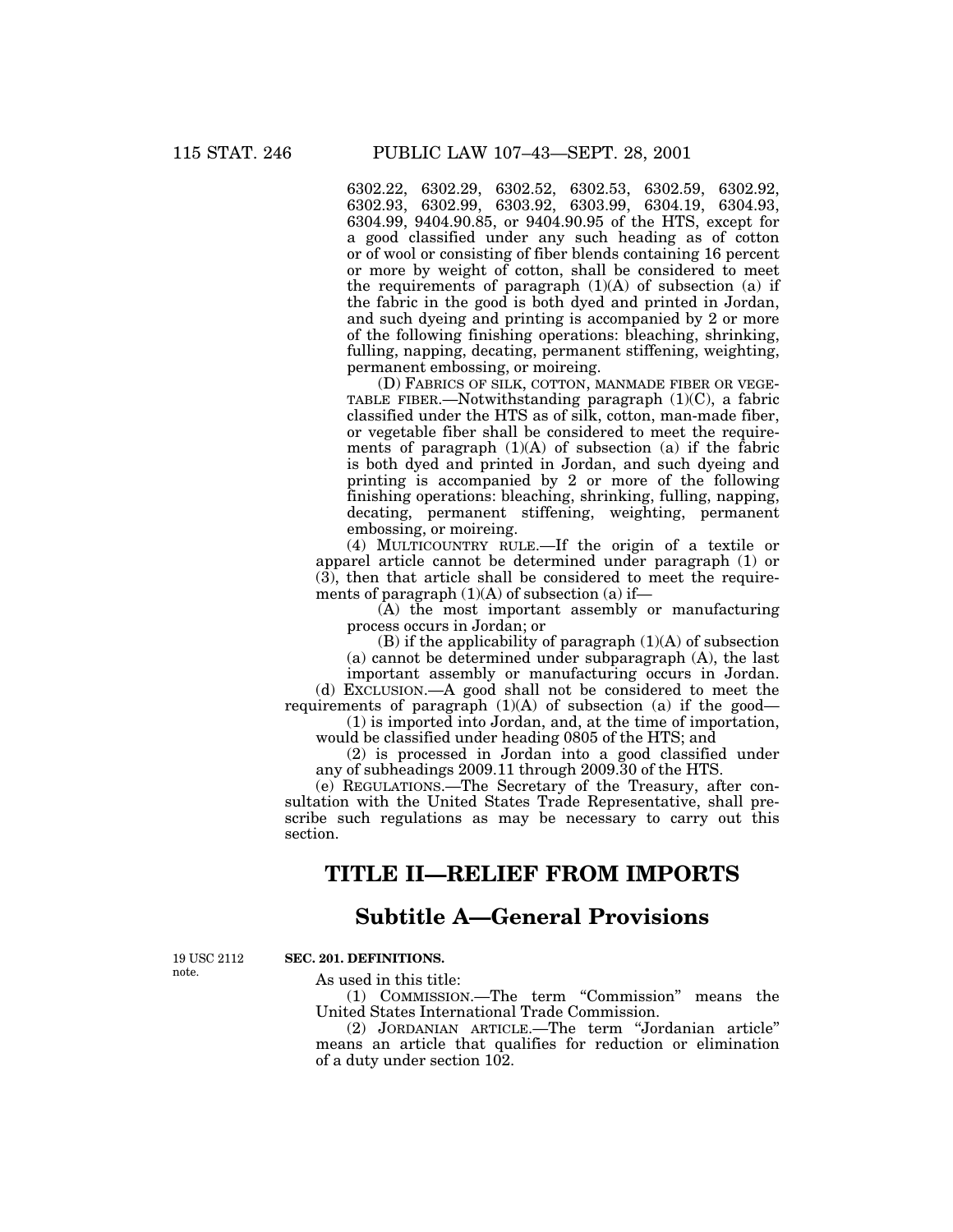# **Subtitle B—Relief From Imports Benefiting From The Agreement**

#### **SEC. 211. COMMENCING OF ACTION FOR RELIEF.**

(a) FILING OF PETITION.—<br>(1) IN GENERAL.—A petition requesting action under this subtitle for the purpose of adjusting to the obligations of the United States under the Agreement may be filed with the Commission by an entity, including a trade association, firm, certified or recognized union, or group of workers that is representative of an industry. The Commission shall transmit a copy of any petition filed under this subsection to the United States Trade Representative.

(2) PROVISIONAL RELIEF.—An entity filing a petition under this subsection may request that provisional relief be provided as if the petition had been filed under section  $202(\hat{a})$  of the Trade Act of 1974.

(3) CRITICAL CIRCUMSTANCES.—Any allegation that critical circumstances exist shall be included in the petition.

(b) INVESTIGATION AND DETERMINATION.—

(1) IN GENERAL.—Upon the filing of a petition under subsection (a), the Commission, unless subsection (d) applies, shall promptly initiate an investigation to determine whether, as a result of the reduction or elimination of a duty provided for under the Agreement, a Jordanian article is being imported into the United States in such increased quantities, in absolute terms or relative to domestic production, and under such conditions that imports of the Jordanian article alone constitute a substantial cause of serious injury or threat thereof to the domestic industry producing an article that is like, or directly competitive with, the imported article.

(2) CAUSATION.—For purposes of this subtitle, a Jordanian article is being imported into the United States in increased quantities as a result of the reduction or elimination of a duty provided for under the Agreement if the reduction or elimination is a cause that contributes significantly to the increase in imports. Such cause need not be equal to or greater than any other cause.

(c) APPLICABLE PROVISIONS.—The following provisions of section 202 of the Trade Act of 1974 (19 U.S.C. 2252) apply with respect to any investigation initiated under subsection (b):

 $(1)$  Paragraphs  $(1)(B)$  and  $(3)$  of subsection  $(b)$ .

(2) Subsection (c).

(3) Subsection (d).

(d) ARTICLES EXEMPT FROM INVESTIGATION.—No investigation may be initiated under this section with respect to any Jordanian article if import relief has been provided under this subtitle with respect to that article.

### **SEC. 212. COMMISSION ACTION ON PETITION.**

(a) DETERMINATION.—By no later than 120 days (180 days if critical circumstances have been alleged) after the date on which an investigation is initiated under section 211(b) with respect to a petition, the Commission shall make the determination required under that section.

Deadline. 19 USC 2112 note.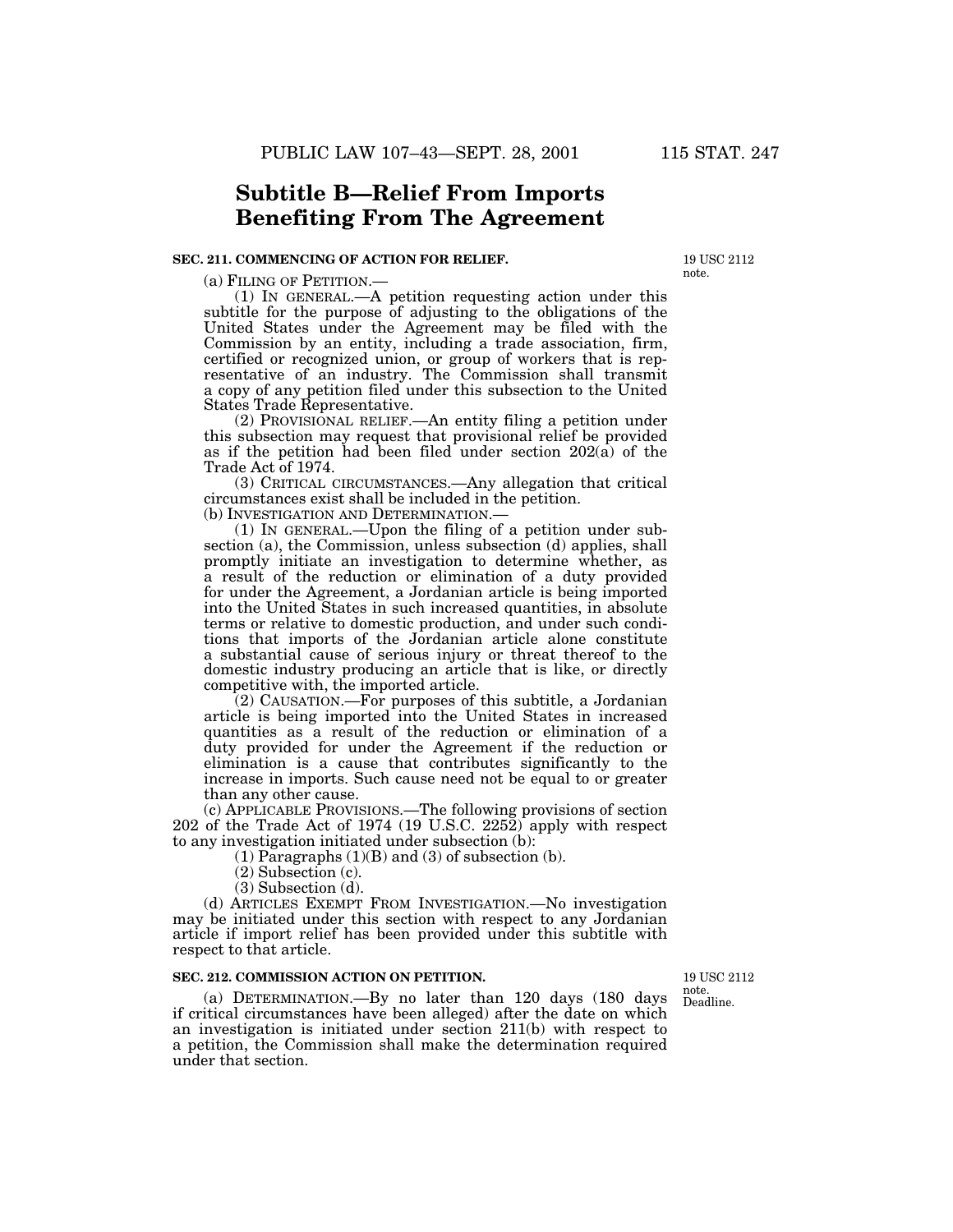(b) ADDITIONAL FINDING AND RECOMMENDATION IF DETERMINA- TION AFFIRMATIVE.—If the determination made by the Commission under subsection (a) with respect to imports of an article is affirmative, the Commission shall find, and recommend to the President in the report required under subsection (c), the amount of import relief that is necessary to remedy or prevent the injury found by the Commission in the determination and to facilitate the efforts of the domestic industry to make a positive adjustment to import competition. The import relief recommended by the Commission under this subsection shall be limited to that described in section 213(c).

(c) REPORT TO PRESIDENT.—No later than the date that is 30 days after the date on which a determination is made under subsection (a) with respect to an investigation, the Commission shall submit to the President a report that shall include— (1) a statement of the basis for the determination;

(2) dissenting and separate views; and

(3) any finding made under subsection (b) regarding import relief.

(d) PUBLIC NOTICE.—Upon submitting a report to the President under subsection (c), the Commission shall promptly make public such report (with the exception of information which the Commission determines to be confidential) and shall cause a summary thereof to be published in the Federal Register.

(e) APPLICABLE PROVISIONS.—For purposes of this subtitle, the provisions of paragraphs (1), (2), and (3) of section 330(d) of the Tariff Act of 1930 (19 U.S.C. 1330(d)) shall be applied with respect to determinations and findings made under this section as if such determinations and findings were made under section 202 of the Trade Act of 1974 (19 U.S.C. 2252).

#### **SEC. 213. PROVISION OF RELIEF.**

(a) IN GENERAL.—No later than the date that is 30 days after the date on which the President receives the report of the Commission containing an affirmative determination of the Commission under section  $212(a)$ , the President shall provide relief from imports of the article that is the subject of such determination to the extent that the President determines necessary to prevent or remedy the injury found by the Commission and to facilitate the efforts of the domestic industry to make a positive adjustment to import competition, unless the President determines that the provision of such relief is not in the national economic interest of the United States or, in extraordinary circumstances, that the provision of such relief would cause serious harm to the national security of the United States.

(b) NATIONAL ECONOMIC INTEREST.—The President may determine under subsection (a) that providing import relief is not in the national economic interest of the United States only if the President finds that taking such action would have an adverse impact on the United States economy clearly greater than the benefits of taking such action.

(c) NATURE OF RELIEF.—The import relief (including provisional relief) that the President is authorized to provide under this subtitle with respect to imports of an article is—

(1) the suspension of any further reduction provided for under the United States Schedule to Annex 2.1 of the Agreement in the duty imposed on that article;

Deadline.

*Federal Register,* publication.

Deadline. President. 19 USC 2112 note.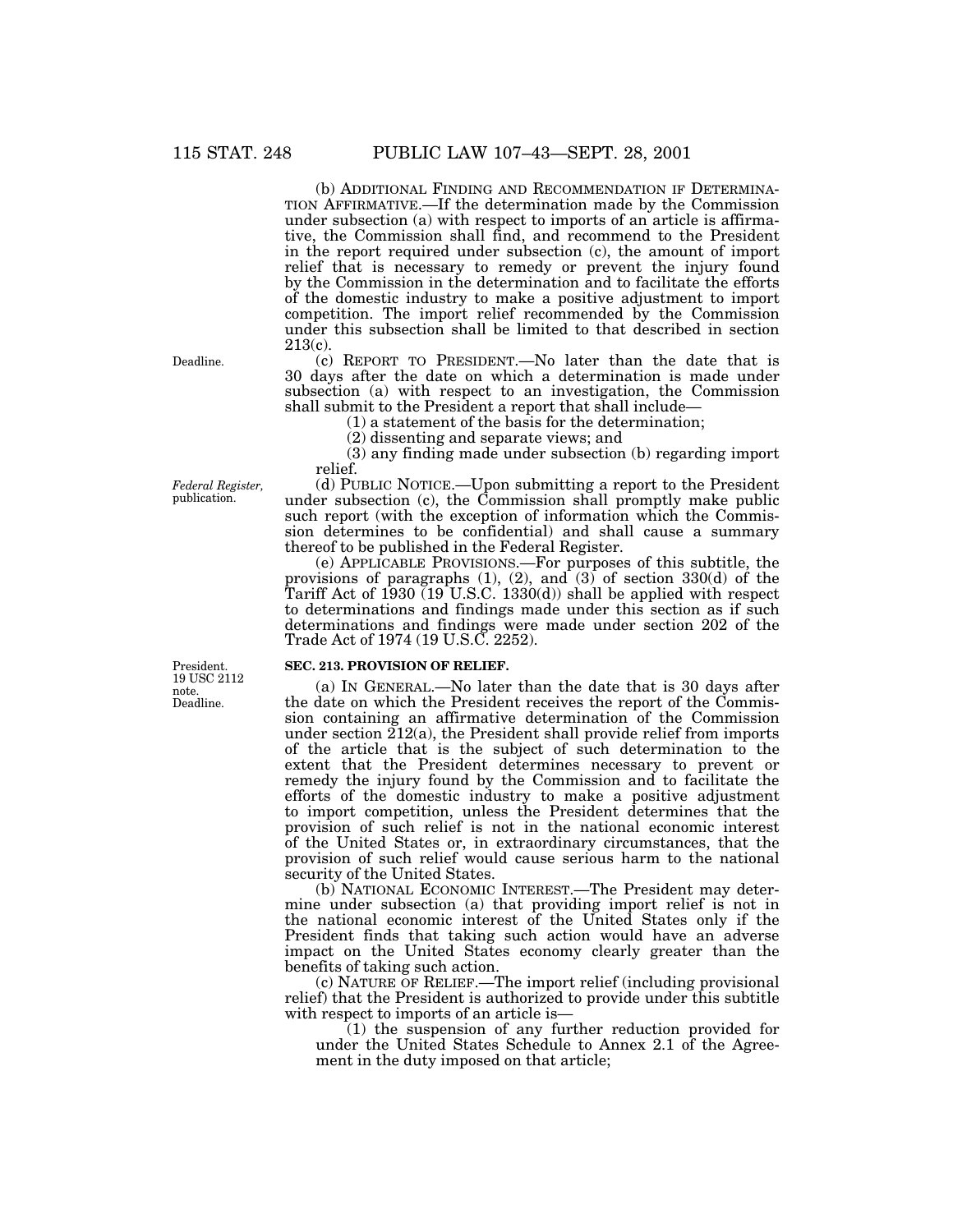$(2)$  an increase in the rate of duty imposed on such article to a level that does not exceed the lesser of-

 $(A)$  the column 1 general rate of duty imposed under the HTS on like articles at the time the import relief is provided; or

(B) the column 1 general rate of duty imposed under the HTS on like articles on the day before the date on which the Agreement enters into force; or

(3) in the case of a duty applied on a seasonal basis to that article, an increase in the rate of duty imposed on the article to a level that does not exceed the column 1 general rate of duty imposed under the HTS on the article for the corresponding season occurring immediately before the date on which the Agreement enters into force.

(d) PERIOD OF RELIEF.—The import relief that the President is authorized to provide under this section may not exceed 4 years. (e) RATE AFTER TERMINATION OF IMPORT RELIEF.—When import

relief under this subtitle is terminated with respect to an article— (1) the rate of duty on that article after such termination

and on or before December 31 of the year in which termination occurs shall be the rate that, according to the United States Schedule to Annex 2.1 of the Agreement for the staged elimination of the tariff, would have been in effect 1 year after the initiation of the import relief action under section 211; and

(2) the tariff treatment for that article after December 31 of the year in which termination occurs shall be, at the discretion of the President, either—

(A) the rate of duty conforming to the applicable rate set out in the United States Schedule to Annex 2.1; or

(B) the rate of duty resulting from the elimination of the tariff in equal annual stages ending on the date set out in the United States Schedule to Annex 2.1 for the elimination of the tariff.

### **SEC. 214. TERMINATION OF RELIEF AUTHORITY.**

(a) GENERAL RULE.—Except as provided in subsection (b), no import relief may be provided under this subtitle after the date that is 15 years after the date on which the Agreement enters into force.

(b) EXCEPTION.—Import relief may be provided under this subtitle in the case of a Jordanian article after the date on which such relief would, but for this subsection, terminate under subsection (a), but only if the Government of Jordan consents to such provision.

#### **SEC. 215. COMPENSATION AUTHORITY.**

For purposes of section 123 of the Trade Act of 1974 (19 U.S.C. 2133), any import relief provided by the President under section 213 shall be treated as action taken under chapter 1 of title II of such Act.

### **SEC. 216. SUBMISSION OF PETITIONS.**

A petition for import relief may be submitted to the Commission under—

(1) this subtitle;

(2) chapter 1 of title II of the Trade Act of 1974; or

19 USC 2112 note.

19 USC 2112 note.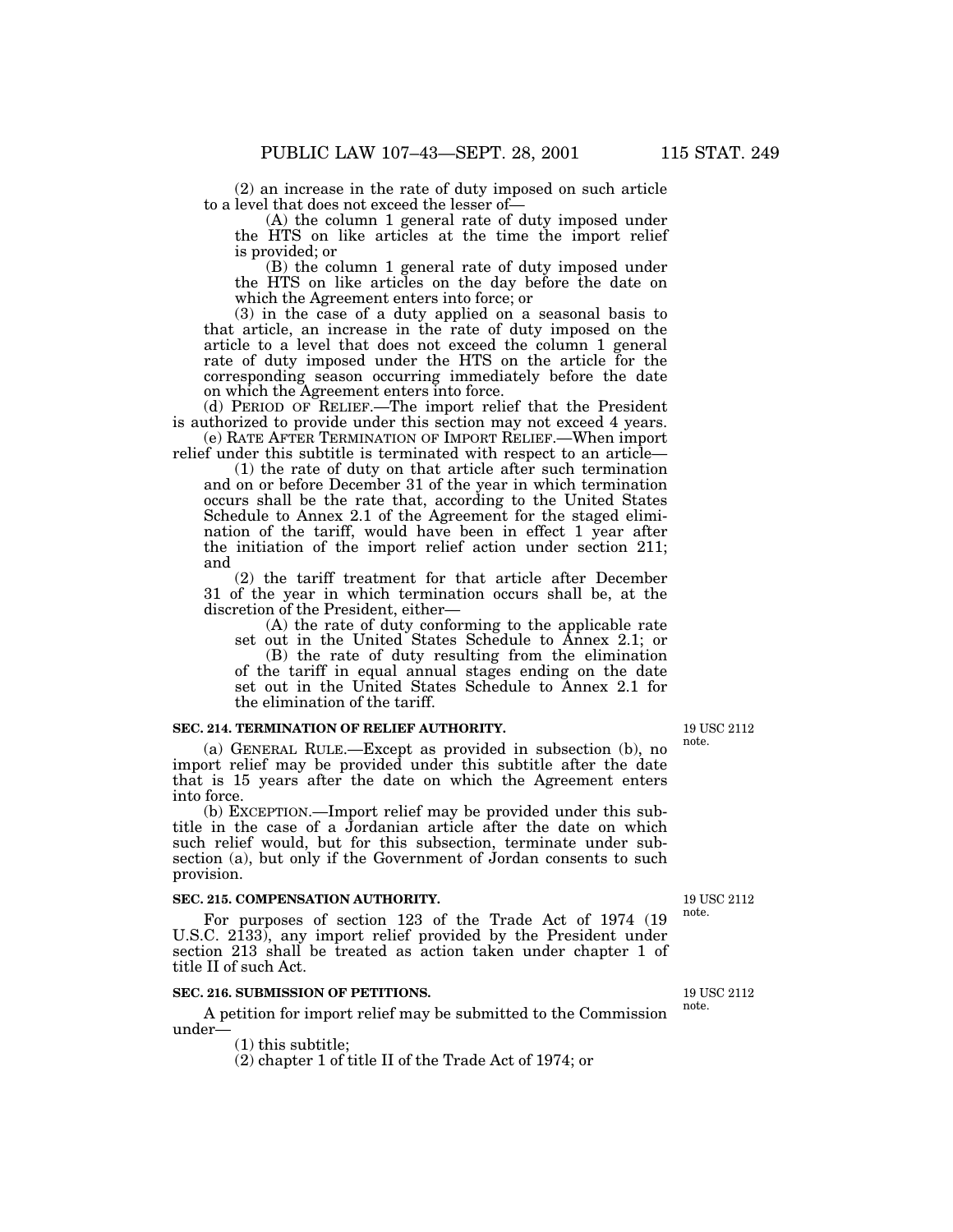(3) under both this subtitle and such chapter 1 at the same time, in which case the Commission shall consider such petitions jointly.

# **Subtitle C—Cases Under Title II of The Trade Act of 1974**

19 USC 2112 note.

### **SEC. 221. FINDINGS AND ACTION ON JORDANIAN IMPORTS.**

(a) EFFECT OF IMPORTS.—If, in any investigation initiated under chapter 1 of title II of the Trade Act of 1974, the Commission makes an affirmative determination (or a determination which the President may treat as an affirmative determination under such chapter by reason of section 330(d) of the Tariff Act of 1930), the Commission shall also find (and report to the President at the time such injury determination is submitted to the President) whether imports of the article from Jordan are a substantial cause of serious injury or threat thereof.

(b) PRESIDENTIAL ACTION REGARDING JORDANIAN IMPORTS.— In determining the nature and extent of action to be taken under chapter 1 of title II of the Trade Act of 1974, the President shall determine whether imports from Jordan are a substantial cause of the serious injury found by the Commission and, if such determination is in the negative, may exclude from such action imports from Jordan.

19 USC 2112 note.

## **SEC. 222. TECHNICAL AMENDMENT.**

Section 202(a)(8) of the Trade Act of 1974 (19 U.S.C. 2252(a)(8)) is amended in the first sentence—<br>(1) by striking "and part 1" and inserting ", part 1"; and

(2) by inserting before the period at the end '', and title II of the United States-Jordan Free Trade Area Implementation Act''.

# **TITLE III—TEMPORARY ENTRY**

19 USC 2112 note.

### **SEC. 301. NONIMMIGRANT TRADERS AND INVESTORS.**

Upon the basis of reciprocity secured by the Agreement, an alien who is a national of Jordan (and any spouse or child (as defined in section  $101(b)(1)$  of the Immigration and Nationality Act  $(8 \text{ U.S.C. } 1101(b)(1))$  of the alien, if accompanying or following to join the alien) shall be considered as entitled to enter the United States under and in pursuance of the provisions of the Agreement as a nonimmigrant described in section 101(a)(15)(E) of the Immigration and Nationality Act (8 U.S.C. 1101(a)(15)(E)), if the entry is solely for a purpose described in clause (i) or (ii) of such section and the alien is otherwise admissible to the United States as such a nonimmigrant.

# **TITLE IV—GENERAL PROVISIONS**

19 USC 2112 note.

### **SEC. 401. RELATIONSHIP OF THE AGREEMENT TO UNITED STATES AND STATE LAW.**

(a) RELATIONSHIP OF AGREEMENT TO UNITED STATES LAW.—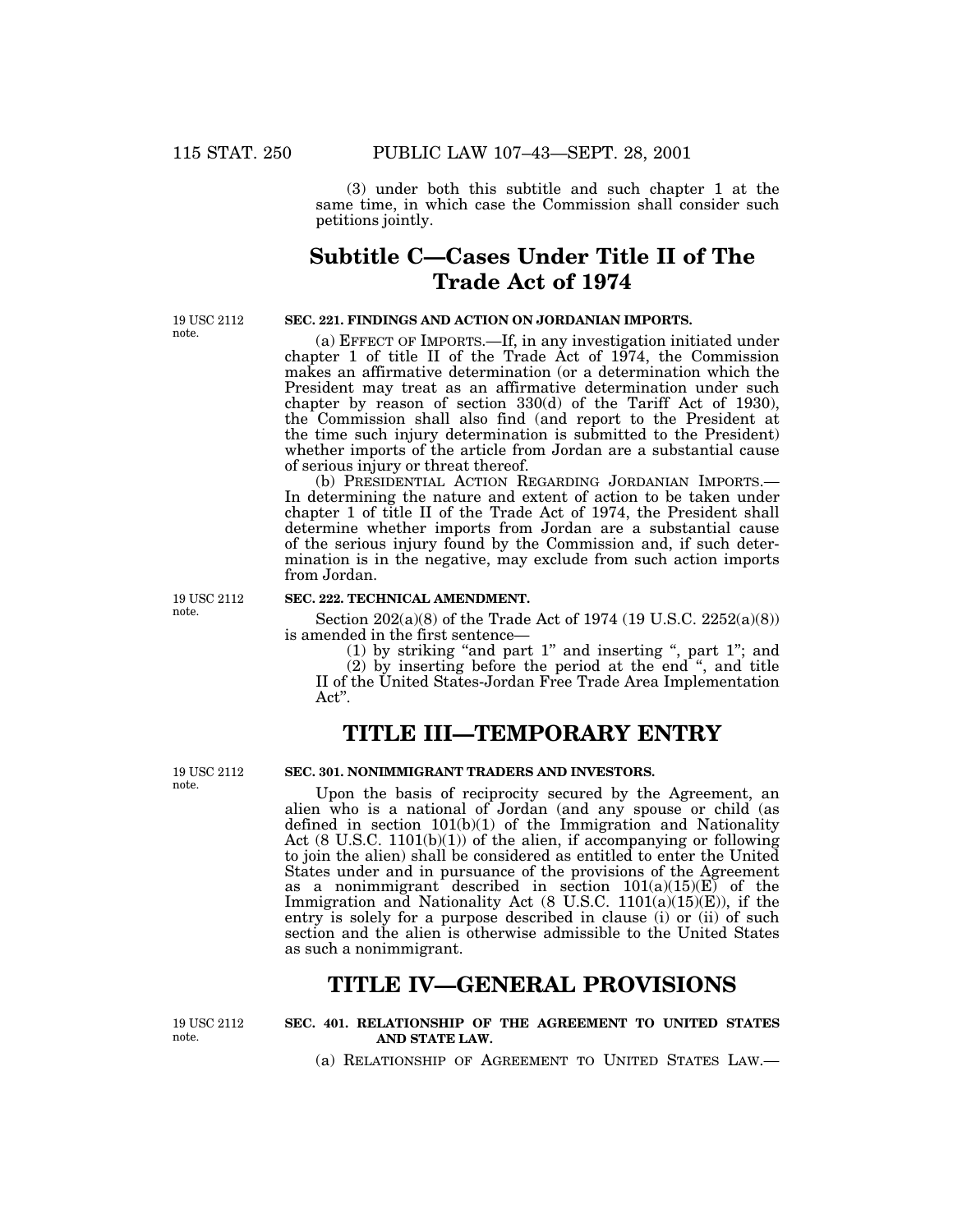(1) UNITED STATES LAW TO PREVAIL IN CONFLICT.—No provision of the Agreement, nor the application of any such provision to any person or circumstance, that is inconsistent with any law of the United States shall have effect.

(2) CONSTRUCTION.—Nothing in this Act shall be construed—

(A) to amend or modify any law of the United States; or

(B) to limit any authority conferred under any law of the United States,

unless specifically provided for in this Act.<br>(b) RELATIONSHIP OF AGREEMENT TO STATE LAW.—

 $(1)$  LEGAL CHALLENGE.—No State law, or the application thereof, may be declared invalid as to any person or circumstance on the ground that the provision or application is inconsistent with the Agreement, except in an action brought by the United States for the purpose of declaring such law or application invalid.

(2) DEFINITION OF STATE LAW.—For purposes of this subsection, the term "State law" includes—

 $(A)$  any law of a political subdivision of a State; and (B) any State law regulating or taxing the business

of insurance.

(c) EFFECT OF AGREEMENT WITH RESPECT TO PRIVATE REM-<br>EDIES.—No person other than the United States—<br>(1) shall have any cause of action or defense under the

Agreement; or

(2) may challenge, in any action brought under any provision of law, any action or inaction by any department, agency, or other instrumentality of the United States, any State, or any political subdivision of a State on the ground that such action or inaction is inconsistent with the Agreement.

#### **SEC. 402. AUTHORIZATION OF APPROPRIATIONS.**

There are authorized to be appropriated for each fiscal year after fiscal year 2001 to the Department of Commerce not more than \$100,000 for the payment of the United States share of the expenses incurred in dispute settlement proceedings under article 17 of the Agreement.

### **SEC. 403. IMPLEMENTING REGULATIONS.**

After the date of enactment of this Act— (1) the President may proclaim such actions; and

(2) other appropriate officers of the United States may issue such regulations,

as may be necessary to ensure that any provision of this Act, or amendment made by this Act, that takes effect on the date the Agreement enters into force is appropriately implemented on such date, but no such proclamation or regulation may have an effective date earlier than the date the Agreement enters into force.

#### **SEC. 404. EFFECTIVE DATES; EFFECT OF TERMINATION.**

(a) EFFECTIVE DATES.—Except as provided in subsection (b), the provisions of this Act and the amendments made by this Act take effect on the date the Agreement enters into force.

(b) EXCEPTIONS.—Sections 1 through 3 and this title take effect on the date of the enactment of this Act.

19 USC 2112 note.

19 USC 2112 note.